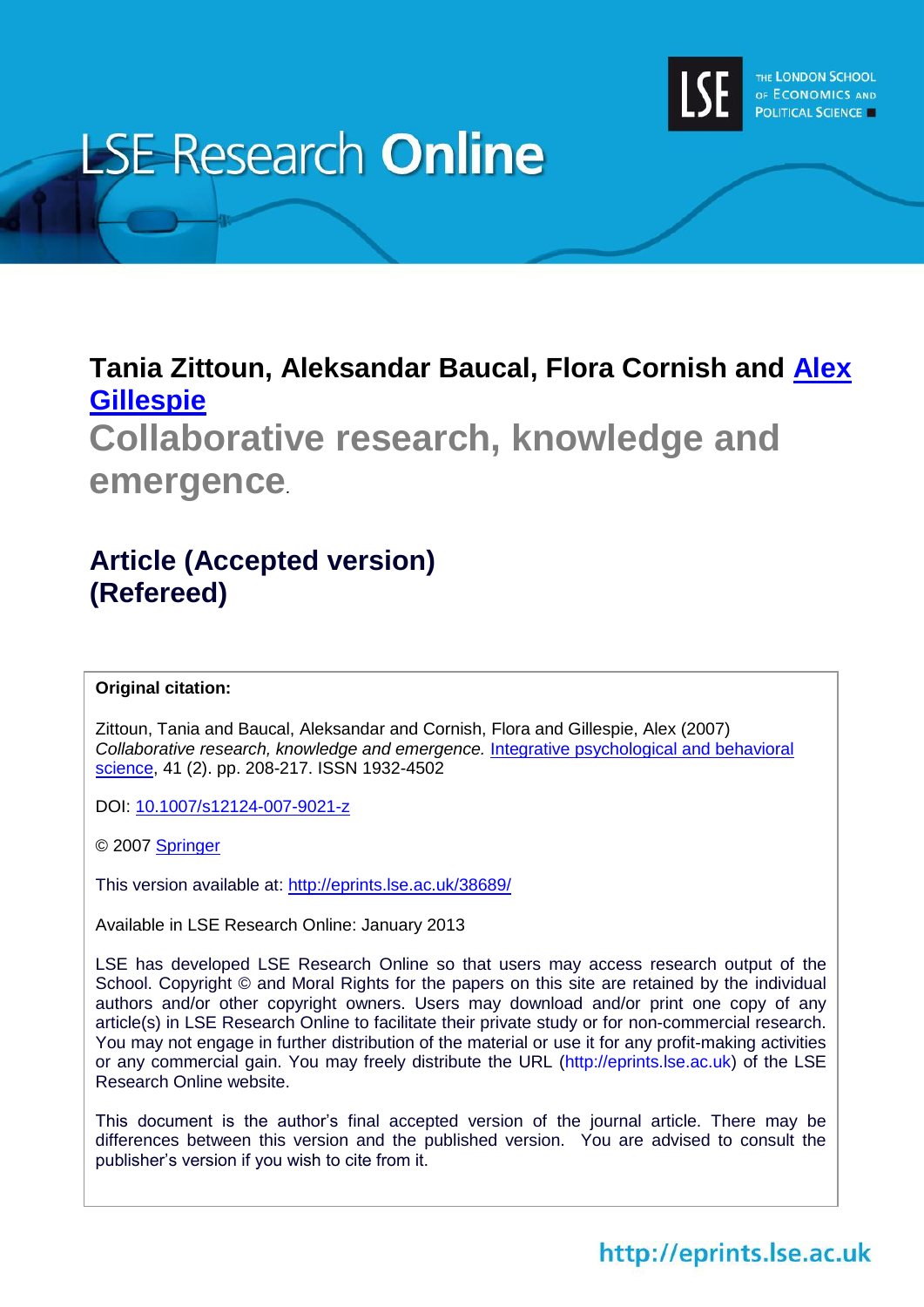Running head: Collaboration and emergence

### **Collaborative research, knowledge and emergence**

Tania Zittoun

University of Neuchâtel

Aleksandar Baucal

University of Belgrade

Flora Cornish

Glasgow Caledonian University

Alex Gillespie

University of Stirling

Corresponding author:

Tania Zittoun, Institut de psychologie et éducation, Faculté des Lettres et Sciences

Humaines, Université de Neuchâtel, Louis Agassiz 1, CH- 2000 Neuchâtel, Switzerland,

[tania.zittoun@unine.ch](mailto:tania.zittoun@unine.ch)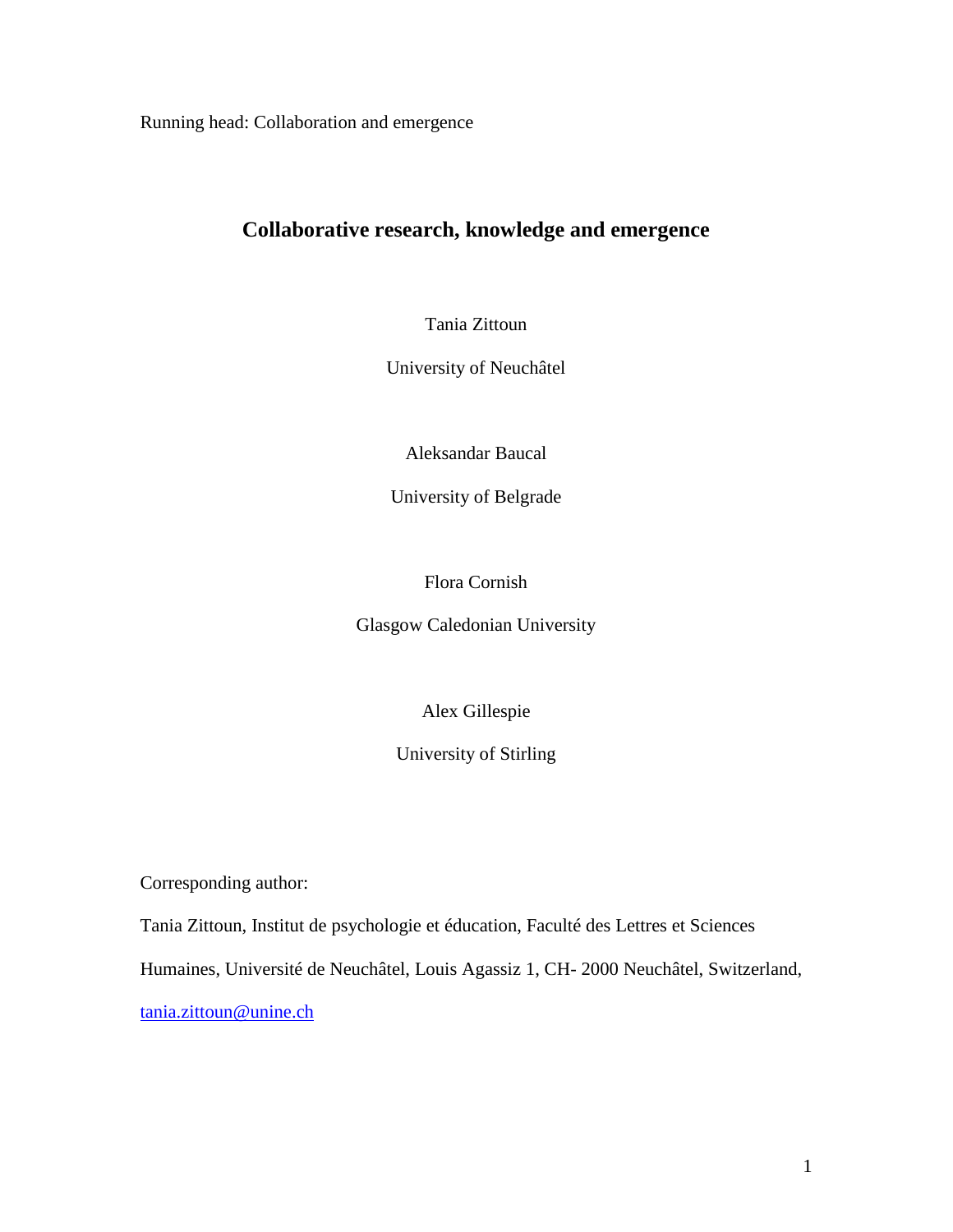#### Abstract

We use the notion of emergence to consider the sorts of knowledge that can be produced in a collaborative research project. The notion invites us to see collaborative work as a developmental dynamic system in which various changes constantly occur. Among these we examine two sorts of knowledge that can be produced: scientific knowledge, and collaborative knowledge. We argue that collaborative knowledge can to enable researchers to reflectively monitor their collaborative project, so as to encourage its most productive changes. On the basis of examples taken from this special issue, we highlight four modes of producing collaborative knowledge and discuss the possible uses of such knowledge.

Key-words: Collaboration, emergence, knowledge production, reflexivity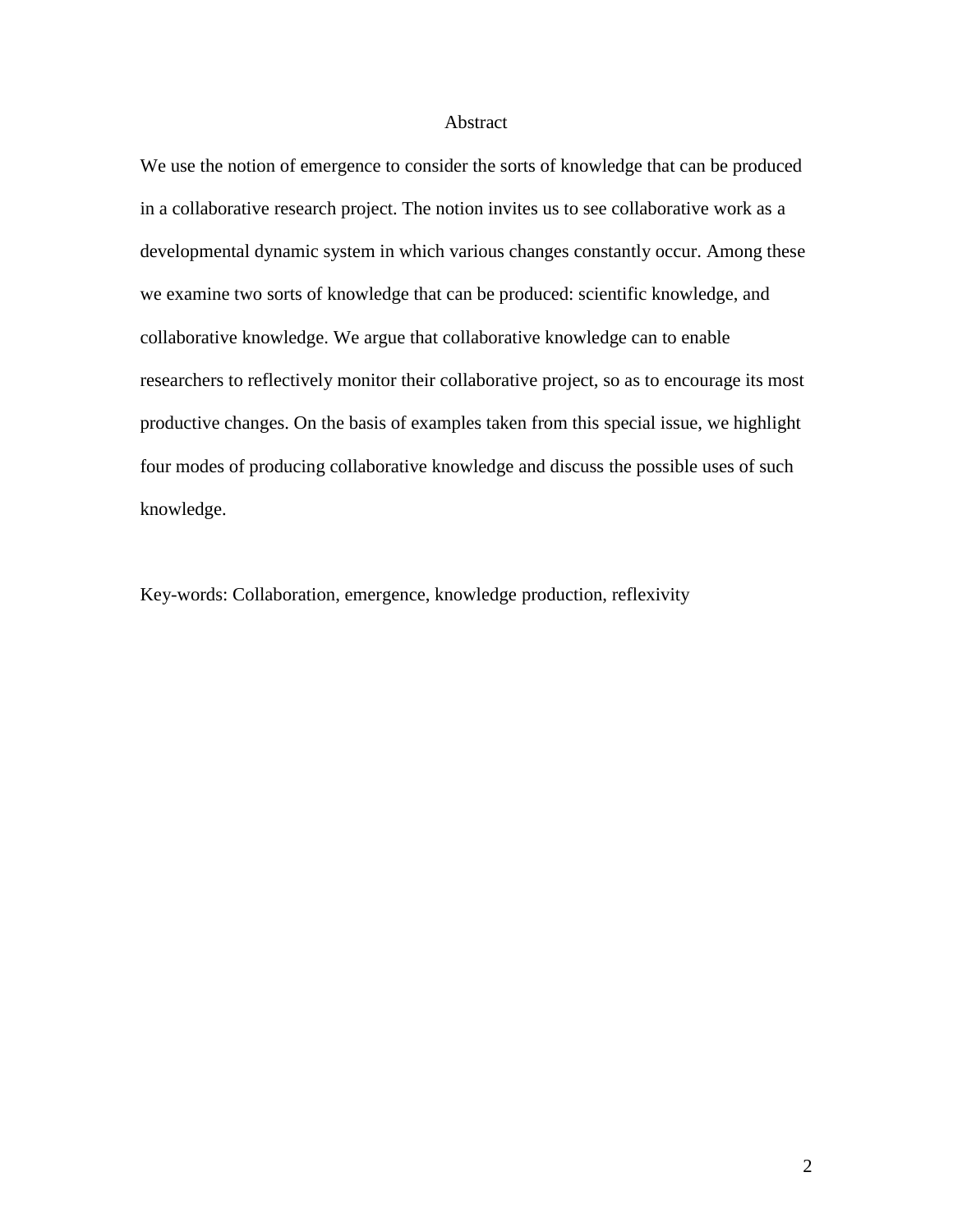Socio-cultural psychology as a paradigm examines systemic, interactive, and mediated phenomena. Within this frame, all the papers gathered in this special issue examine how new forms of knowledge can emerge when people work together. In this final discussion, we draw on developmental systems theories of emergence and sociocultural psychology to examine what is emerging in collaborative research, and how it emerges. We argue that two sorts of knowledge can emerge through collaborative work: the *scientific knowledge* for which the collaboration has been set up; and *collaborative knowledge*, a reflective knowledge about collaboration, acquired through experiences of collaborative research.

#### The Notion of Emergence

The notion of emergence in the social sciences usually designates the fact that something qualitatively new grows out of something existing, and is elaborated in *systemic* approaches to theorising change (Boulding, 1956). Systems theory and developmental system theory attempt to understand how change can be produced within a complex dynamic system made out of elements which have their own dynamics. In such a system, causality is not linear. Any change in the parts of the system affects the whole and its parts; consequently, change is due to the specific configuration of the system rather than single factors, and is largely unpredictable. Emergence, here, is the appearance of a new form or entity due to the organisation of the whole.

Emergence is the idea that a whole can have properties (or powers) that are not possessed by its parts – or, to put it more rigorously, properties that would not be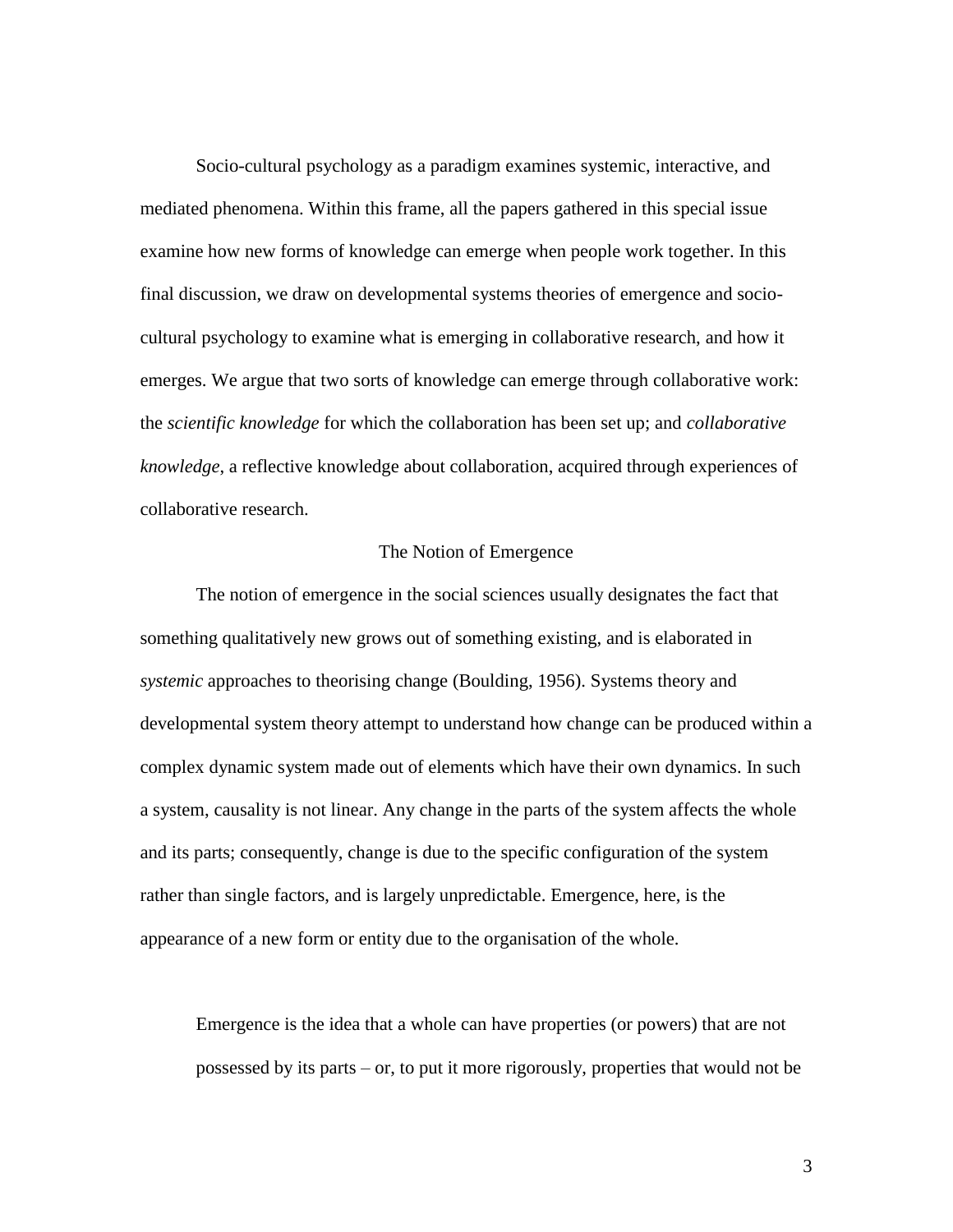possessed by its parts if they were not organised as a group into the form of this particular kind of whole (Elder Vass, 2007, p. 28).

Complex systems are dynamic systems. To analyse them into isolated bits is to lose their dynamic quality. For example, the whirlpool of water formed by pulling the plug from a sink of water cannot be explained by any number of molecules analysed in isolation. The whirlpool emerges from the dynamics of the molecules interacting. Mathematicians of such complex and dynamic systems speak of 'attractors'. An attractor is a stable state for a complex system which is usually impervious to minor disruptions. One can thus try to disrupt the whirlpool, but it is likely to return to a similar state. However, whirlpools have two basic attractors, namely, spinning clockwise and spinning anticlockwise, and with the right intervention it is possible to 'knock' the system from one relatively stable direction of spin, to the reverse relatively stable direction of spin.

Classical fields where the notion of emergence is used are physics, biology and philosophy (Kim, 2006). In psychology, emergent properties have been examined by developmental psychologists: new stages of thinking through individual reconstruction of one's thinking (Piaget, 1936), or allomorphic development, that is, qualitatively new forms of behaviour resulting from the joint internalised reconstruction of cultural tools and meanings (Ivić, 1994; Vygotsky, 1934). Recently the notion has more generally become an object of discussion in certain streams of social sciences (Cilliers, 1998; Elder Vass, 2007; Epstein & Axtell, 1996; Fogel, 2006; Nelson, 2007; Valsiner, 2000). In most cases, the emergent property is at a higher level of organization in a given system, that is,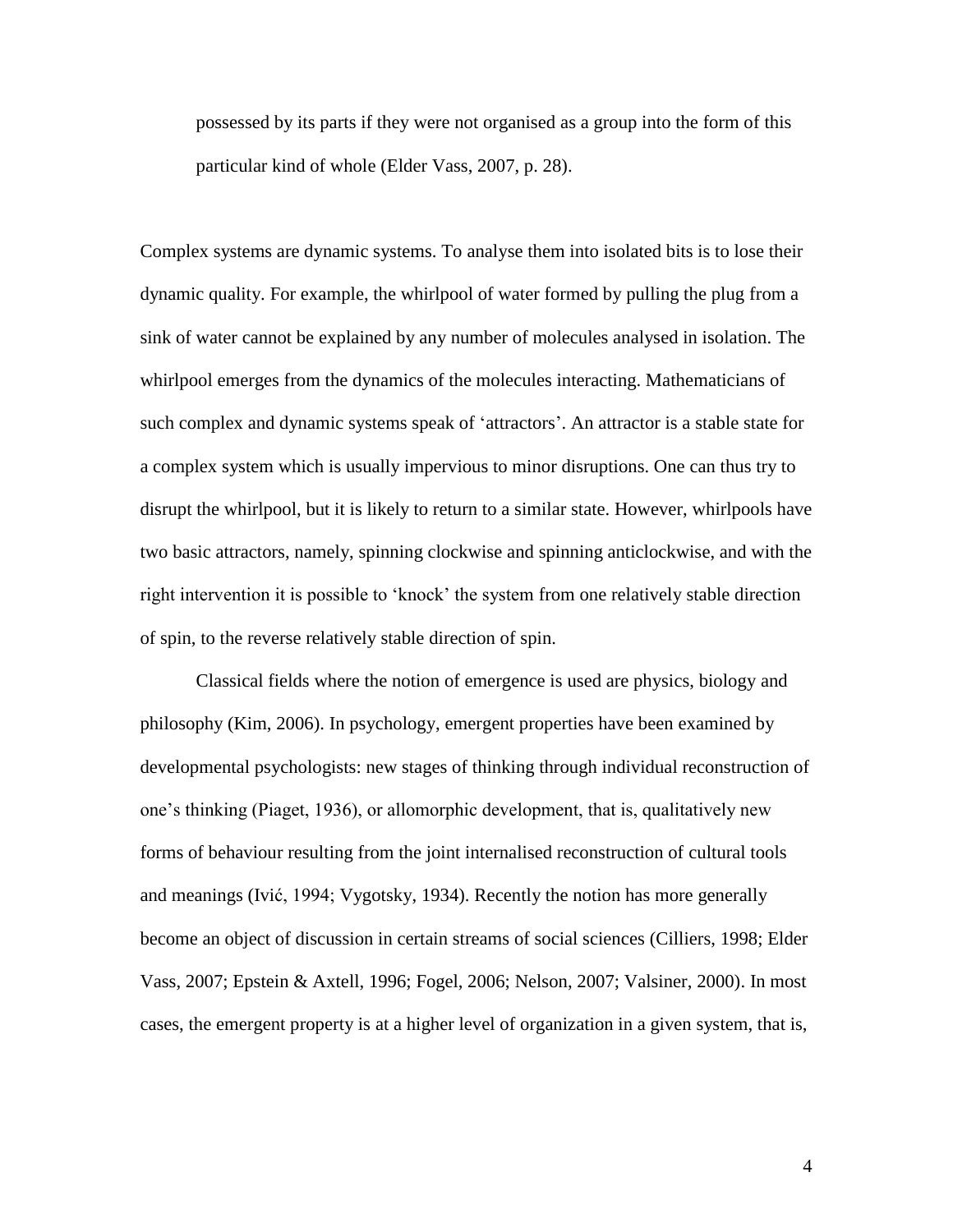in a different state of matter (e.g., social structures emerge from practices; properties of the mind emerge from biological properties of the brain).

We use the notion of emergence as a heuristic tool to identify the processes whereby new forms of knowledge are produced in a collaborative research project that can be seen as system. For this, we have asked the authors in this special issue to examine the processes through which new knowledge emerges in their practices as collaborative researchers. We believe that this process has itself led to the emergence of new knowledge about the potential and pitfalls of collaboration.

#### Collaborative Research as a Developmental System

What does it mean to see collaborative research as a developmental system? It leads us to identify its components, their relationships, the changes that can occur, and conditions that may inhibit such change.

#### *Collaborative Research as a System in Development*

A collaborative research project in the social sciences can be seen as a system composed of researchers; interactions between them (face-to-face, mediated through the internet, etc); all the objects that mediate them (papers, computers, data, existing knowledge); the participants, if any; each of the actors' perspectives; and goals. It is also shaped by the symbolic and material powers of the institutional environment of research, which assigns roles and hierarchies to researchers, allocates access to means, and can control goals or available time.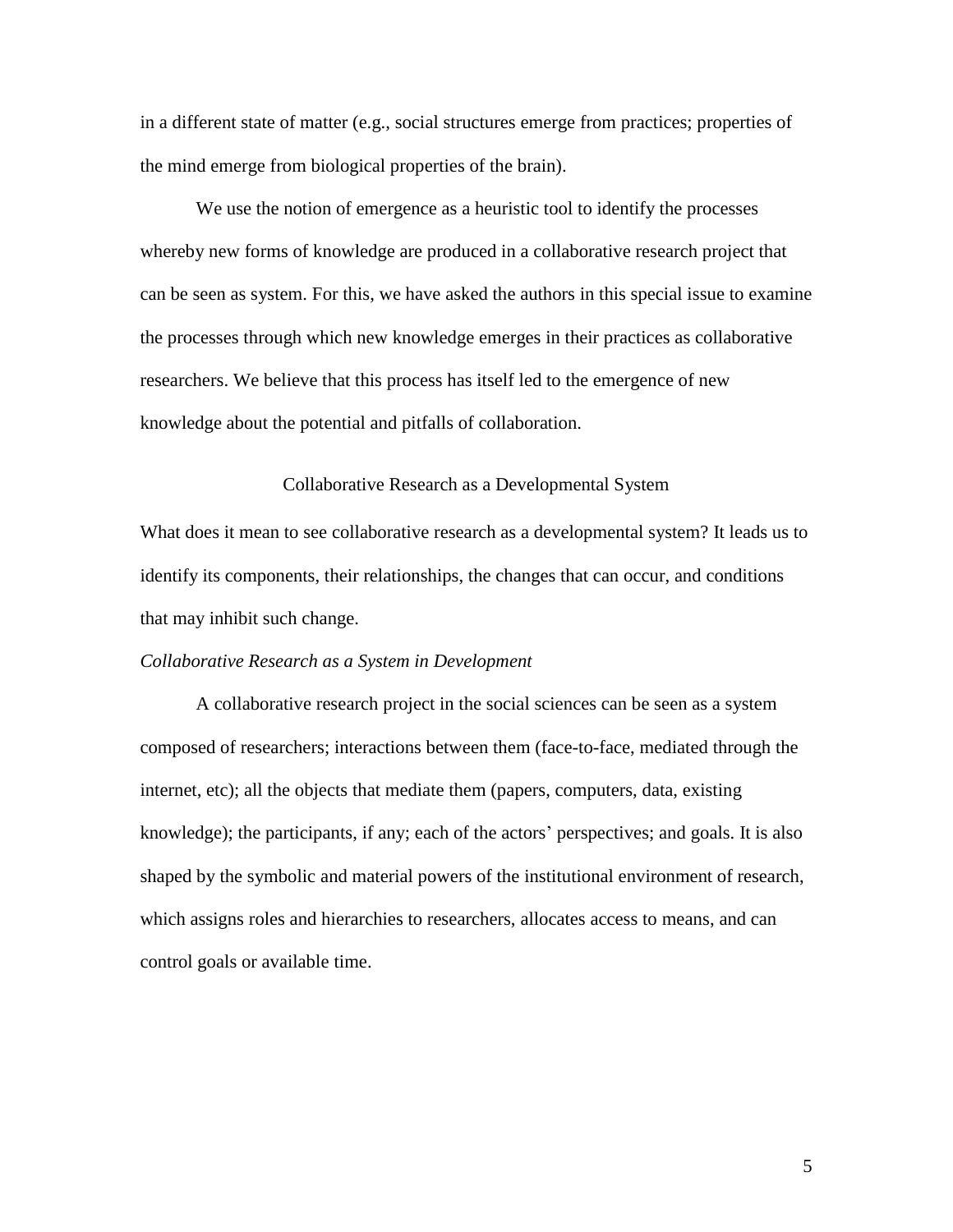As the *raison d'être* of a research team is research, the overt goal is in principle the production of new scientific knowledge<sup>1</sup>. Scientific knowledge is a specific form of semiotic discourse, obeying the rules of a culturally regulated domain of science, which has to be communicable, and validated by an appropriate and legitimising community:

> Knowledge is not something which exists and grows in the abstract. It is a function of human organisms and of social organisation. Knowledge, that is to say, is always what somebody knows: the most perfect transcript of knowledge in writing is not knowledge if nobody knows it. Knowledge however grows by the receipt of meaningful information – that is, by the intake of messages by a knower which are capable of reorganising his knowledge. We will quietly duck the question as to what reorganisation constitute "growth" of knowledge by defining "semantic" growth of knowledge as those reorganisations which can be profitably be talked about, in writing or speech, by the Right People. Science, that is to say, is what can be talked about profitably by scientists in their role as scientists. (Boulding, 1956, p. 198)

Once the collaborative research is described in terms of a system, any production of knowledge implies some change within the system – some pre-existing knowledge, or some facts, have been analysed, reorganised, reflected upon, etc. Now when some part of a system located in time is changing, it is quite likely that other aspects of the system are also being changed: not only is new knowledge externalised, but the researcher's

 $\overline{a}$ 

 $<sup>1</sup>$  Of course it can be accompanied by other goals, such as to increase international cooperation; constitute a</sup> database for further studies; offer training sites for young researchers; develop marketable objects or procedures; legitimate an institution, etc.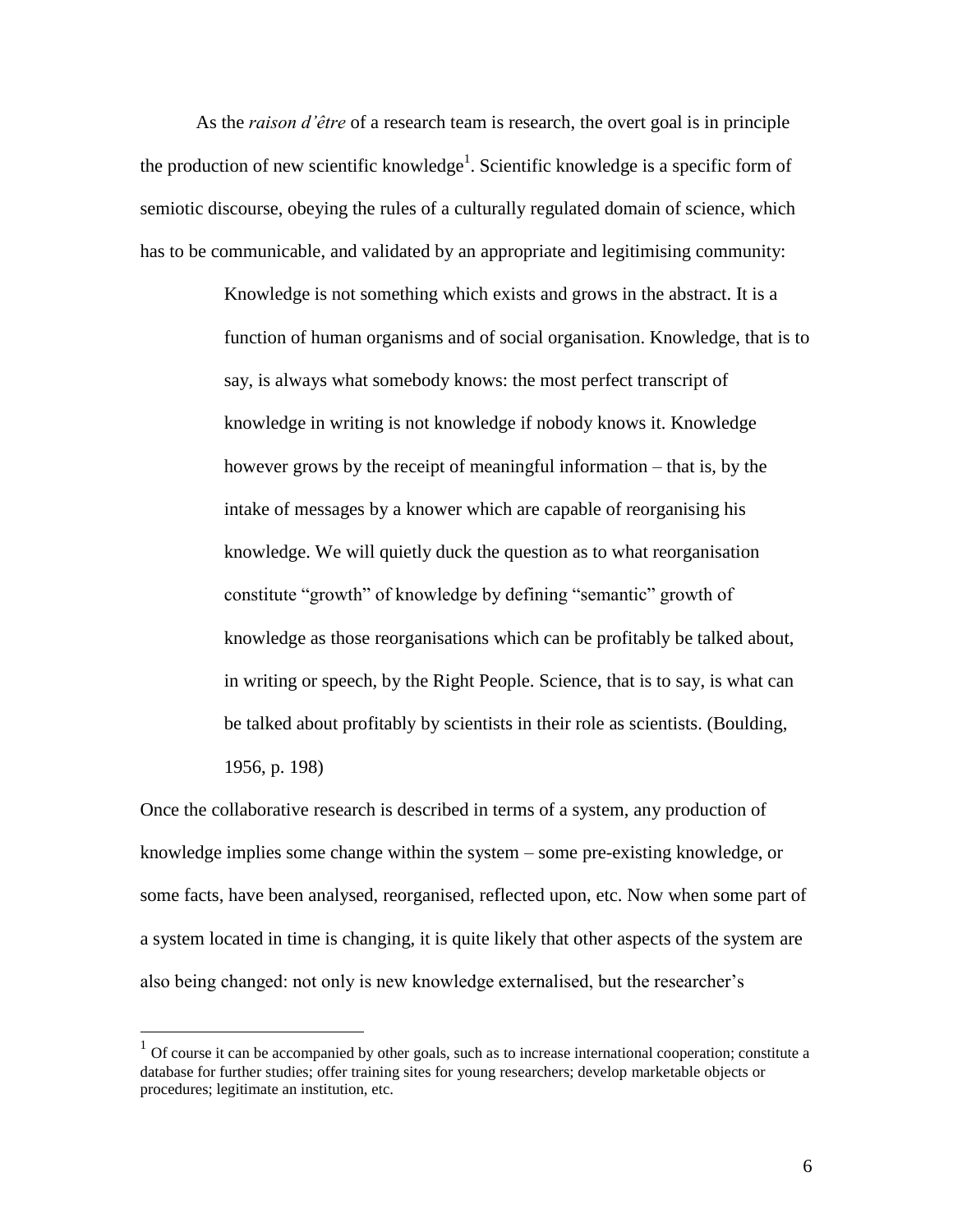understandings are changed, interpersonal relationships may be modified, financial and material resources may be exhausted, etc. In other words, it also follows that no piece of research can be produced without changing the system itself.

#### *Change in a Developmental System*

What kinds of changes to the research system may come about? Stability in developmental systems is provided by 'attractors', which are relatively stable configurations of the system's elements and relationships. One possible attractor for a research project, for instance, could be a hierarchical organisation of a research team with a one-way flow of instructions. Describing developmental systems of various sizes, Fogel (2006) distinguishes three levels of change. A level 1 change is a change within an attractor that does not change the attractor itself: for example, two people greet each other every morning following the same pattern. A level 2 change is a form of innovation: an attractor is replaced by a new one; these two persons now start to go for lunch together. A level 3 change is development: it requires a real reorganisation of the system of attractors or part of the system: "development is the destabilization, re-organization and restabilization of the collective system of historical attractors" (Fogel, 2006, p. 15).

So what sort of changes can we expect in the case of collaborative research? The authors in this special issue have answered this question by adopting a retrospective, reconstructive outlook on the research process. We can for example identify changes of all three levels in Pontecorvo's description (this issue): normal activities in research collaboration routinely involve senior researchers to train young researchers (and the circulation of young researchers can be seen as level 1 change). At some point, it is required from senior researchers to learn from junior researchers who have an additional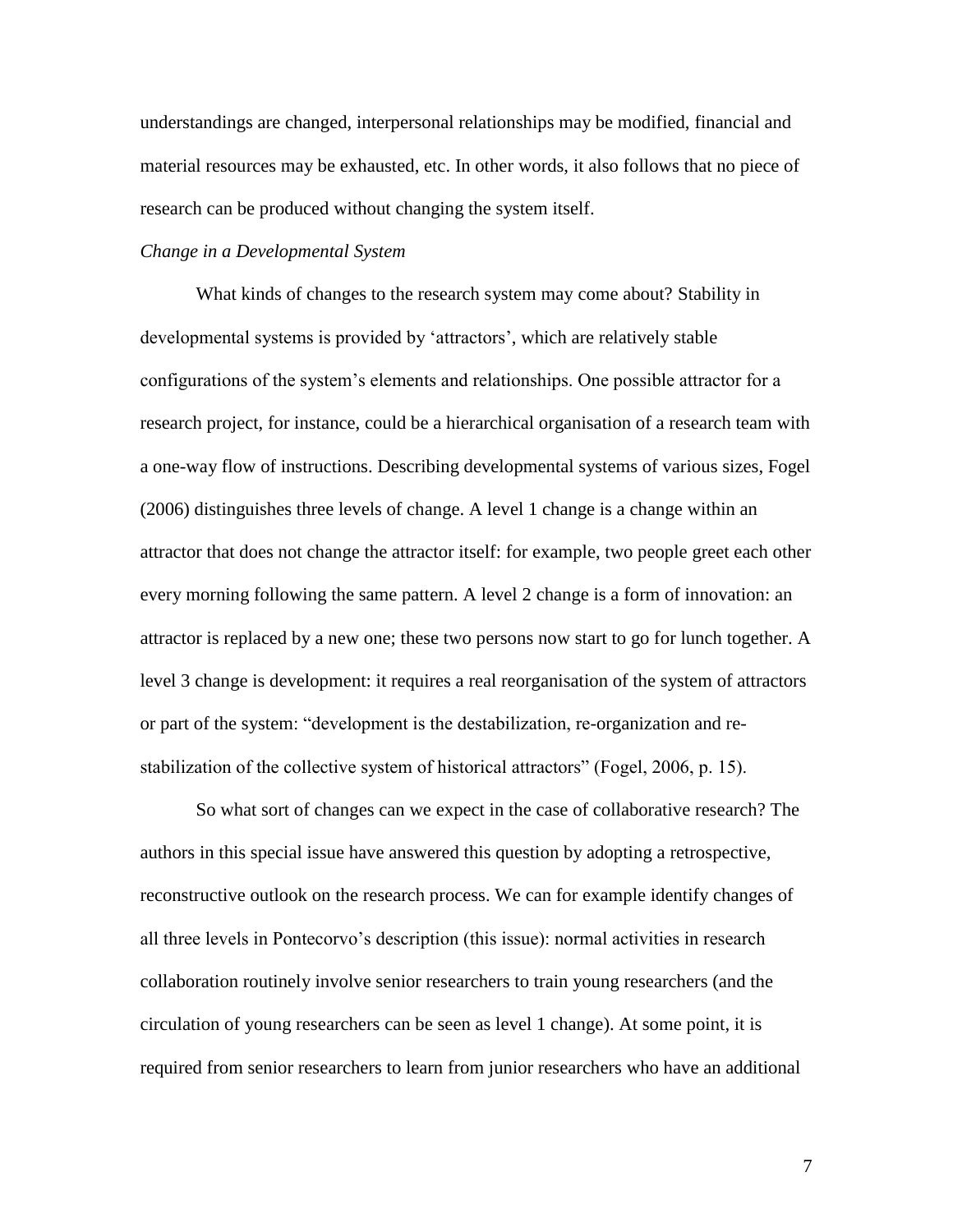competency, which would be a level 2 change. Eventually, this process has brought the research team to the realisation of the necessary intergenerational exchange of skills and competencies, which transforms the very organisation of the collaborative team (a level 3 change).

More generally, change in collaborative research can imply the normal adjustment of regular routines and interactions (level 1). It can also imply the evolution of patterns of interactions and practices (level 2), for example when collaborators redefine their communicative style (Tartas & Muller Mirza, this issue). Finally, it can imply the reorganisation of the collaborative research (level 3), such as when the research questions or the goals of the research are transformed (Marková & Plichtová, this issue).

What changes can be qualified as emergent? If we accept our definition of emergence as some property which cannot be reduced to the cause of any prior elements, emergence can occur at any level of change. It might designate that one person in a research team comes to a totally new understanding (Toomela, this issue), that the team as a whole produces new software (Tartas  $&$  Muller Mirza, this issue), or that the collaborative project defines a new general research question (Marková & Plichtová, this issue). In the case described by Pontecorvo (this issue), junior to senior transmission of knowledge is an emergent dynamic. Additionally, the lead researcher realised the potential of this form of symmetric collaboration. It led her to change perspective and examine past dynamics, bringing about a new situation (Mead, 1932). She thus developed a new understanding about the dynamics of collaboration, thanks to which she could organise further collaborative research in a more reciprocal manner. This reflective perspective is another emergent product of collaborative research.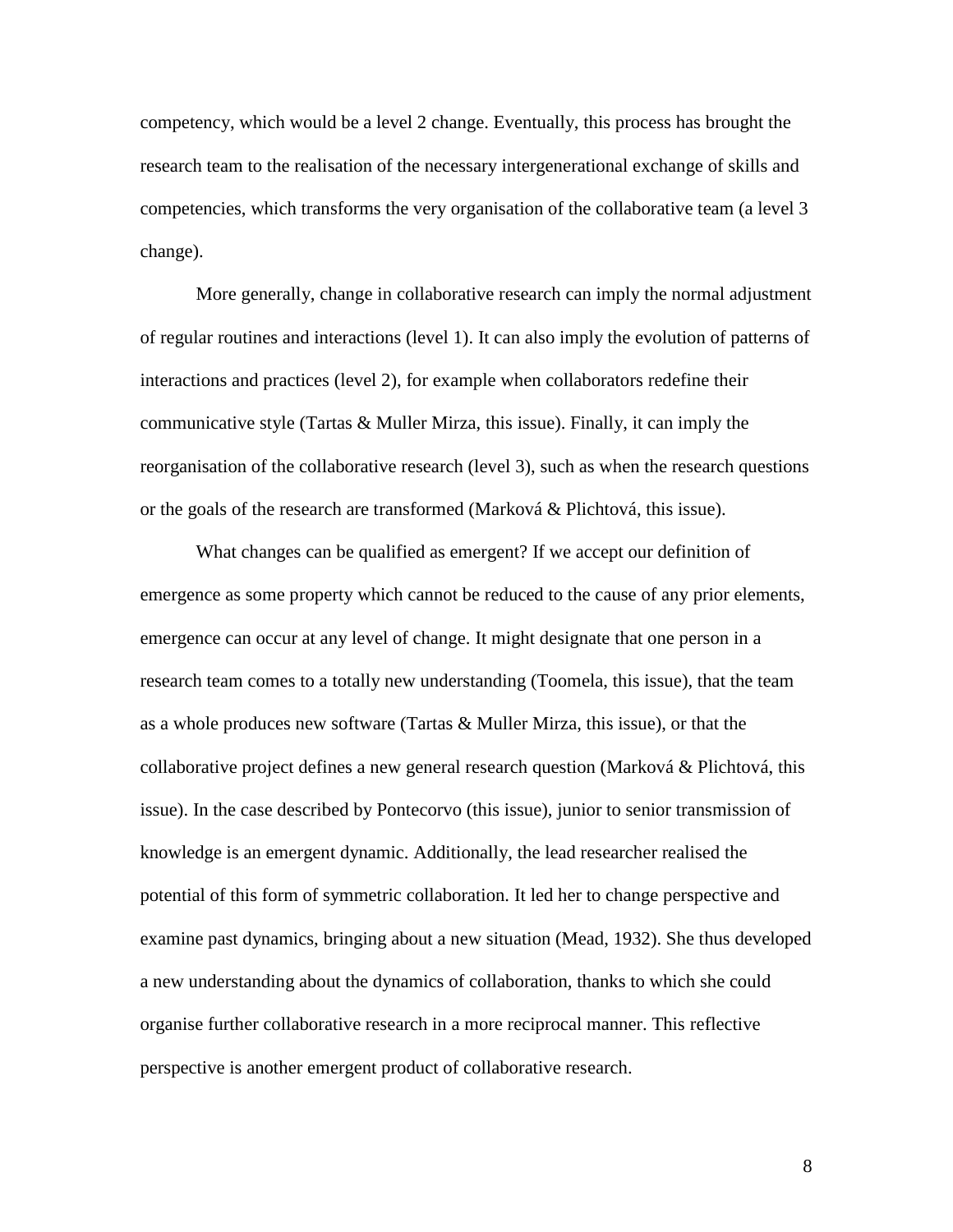In other words, new practices, new relationships, new goals, new perspectives and new discourses can be qualified as emergent in a collaborative research. Knowledge is only one of the many emergent properties of a changing collaborative research.

#### *Threats to Change, Canalising Change*

A systemic collaborative research project is constantly changing, but not all changes lead to the emergence of knowledge. Some changes can threaten the attempt to research together and the goal of producing new scientific knowledge. Yet against these threats, researchers can develop techniques and use resources for canalising change so as to achieve their goals.

The papers presented here reveal elements that have threatened or destroyed projects' research orientation. In Tartas and Muller Mirza (this issue), the change of communicative style of one participant led the researchers to feel directly attacked; as a key relationship was undermined, the effort of working towards a joint goal was compromised. Psaltis (this issue) shows the strong constraining role of the funding agency in the Sloan project, which set the goal and the agenda of the project. This strong constraint restrains the zone of free movement of the researchers, and prevents their spending time exploring opportunities for change raised by the collaboration itself. Toomela (this issue) reminds us of the conservative effects of social influence which may emerge in a collaborative processes, rendering impossible the emergence of true novelty. Even the semantics used to describe the project can restrain its dynamics: Pontecorvo (this issue) and Marková & Plichtová (this issue) remind us how the words "collaborator" or "cooperation" used in research can undermine the participants' commitment to the project, and thus threaten the whole system.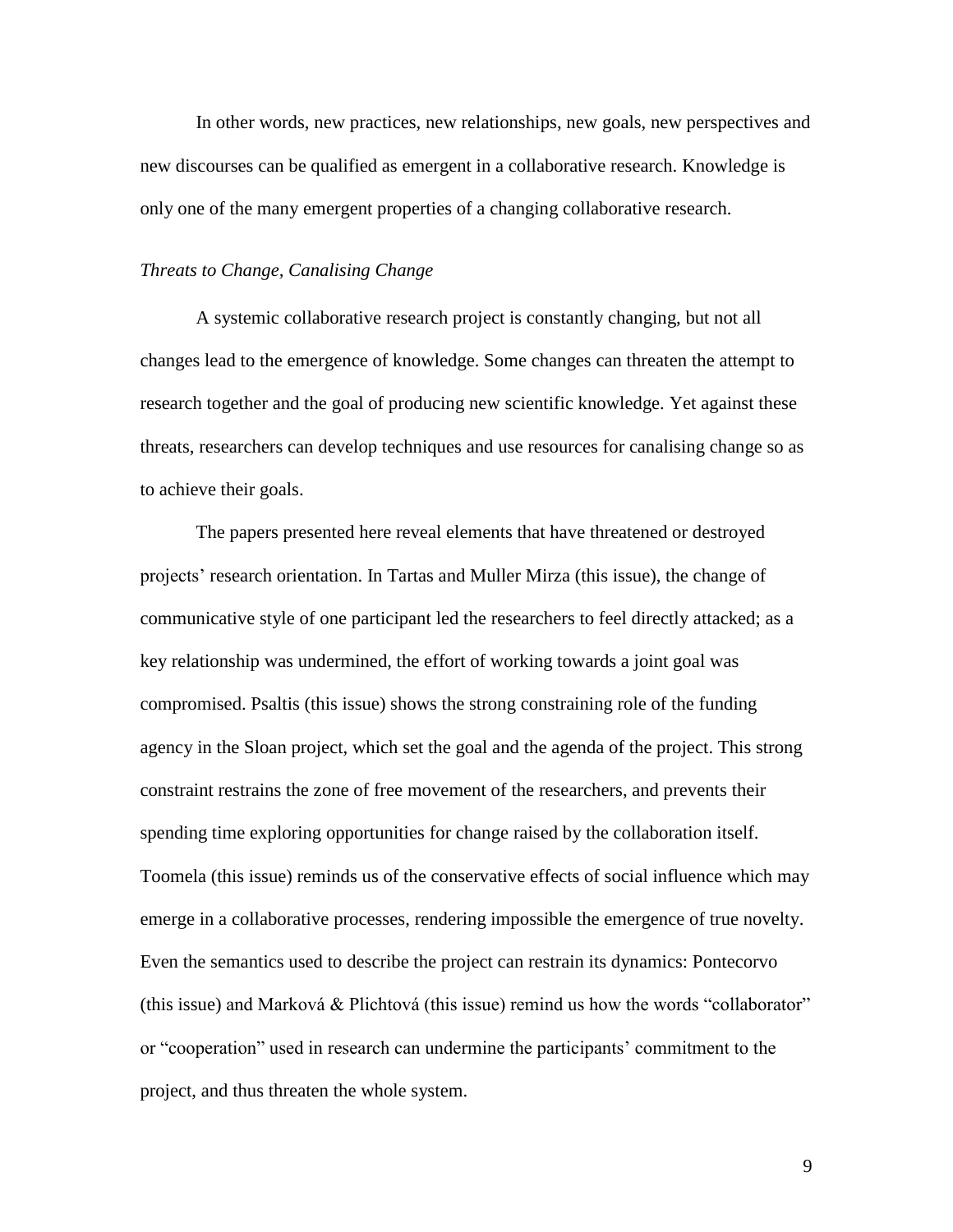More generally, given the fact that emergence is an unpredictable process, no authentic collaborative research can strictly guarantee that knowledge corresponding to the goal of the research will actually emerge. Consequently, in order to achieve scientific goals, the research collective has to monitor the changes involved, so as to canalise and orient them towards some expected but still unknown outcome ("the discovery").

Researchers can use resources to canalise change in a way that is productive for the research. One shared technique for containing the degree of change is through agreedupon methodologies. Methodologies are explicit semiotic procedures that guide research practices and facilitate the processes of change in the direction of producing knowledge. However, there are other resources for canalising and monitoring research. Our argument is that one unexpected outcome for the research enterprise is collaborative knowledge, and that this knowledge can precisely be used for monitoring collaborative research.

Emergence of Scientific and Collaborative Knowledge

What sorts of knowledge can be produced through collaborative research? One sort of knowledge produced is obviously – and hopefully – scientific knowledge. Yet the research practices can engender other sorts of knowledge. Especially, we suggest, the emergence of unexpected events can be seen as an invitation for researchers to reconstruct the events that led to the new perspective obtained. Through this reflective stance, non negligible, yet not sufficiently validated knowledge is produced: knowledge about collaborative research. This knowledge, in turn, offers a reflective distance enabling us to monitor collaborative research. These two forms of knowledge are not "naturally" occurring in self-organising systems; they are the result of active, agentic and reflective human perspectives.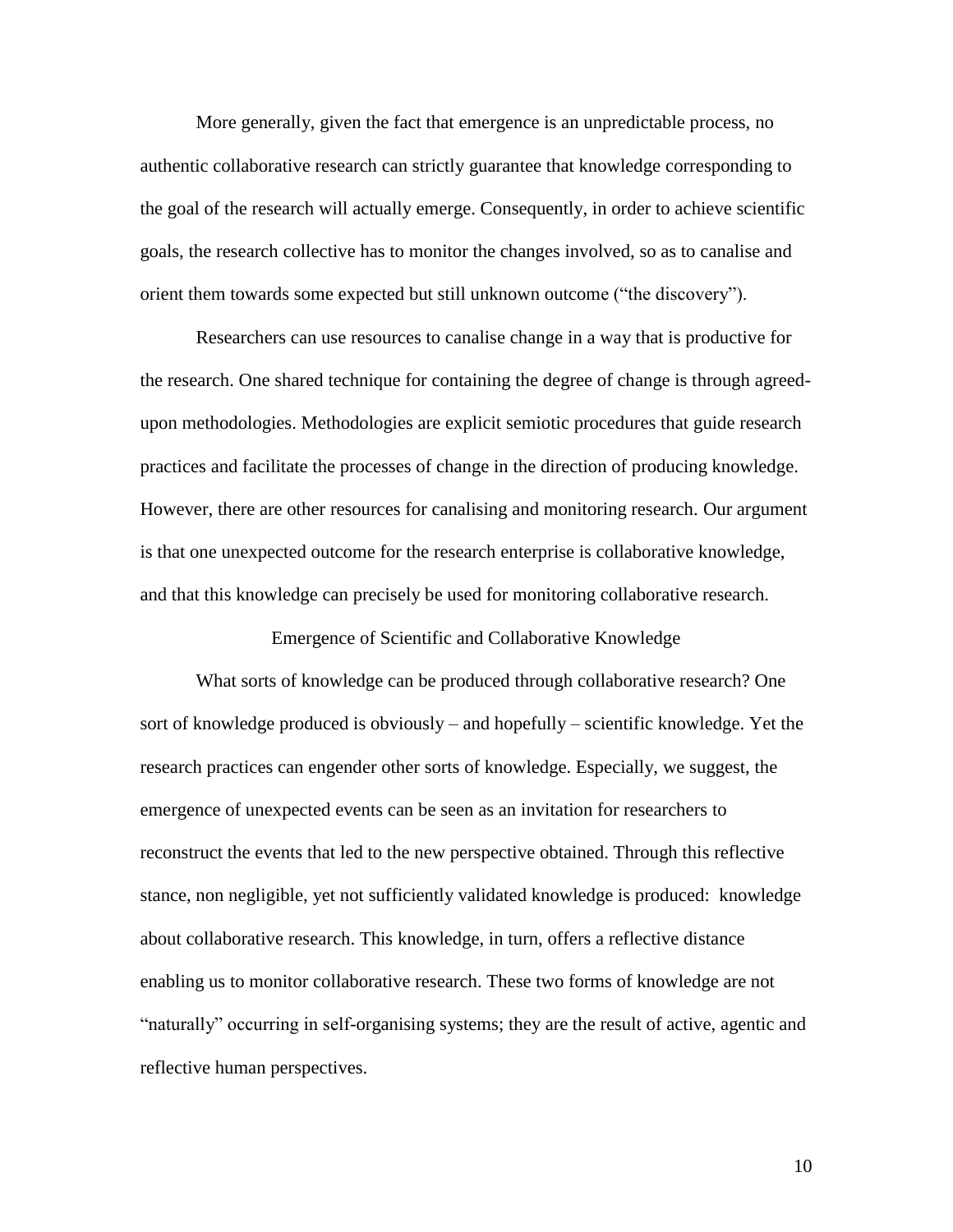#### *Scientific Knowledge*

As indicated, a given research collaboration has among its goals the production of scientific, valid knowledge. Scientific knowledge can be thematic, theoretical or methodological, or combine these components.

The research programs undertaken by Pontecorvo (this issue) and Arcidiacono (this issue) have greatly contributed to the understanding of dynamics of learning and socialisation in families. Yet doing so, they have developed a methodological knowledge regarding the collection and analysis of real-life data. The research led by Marková and Plichtová (this issue) has contributed to a more theoretical knowledge about the articulation between cultural-historical constraints and people's representations.

Theoretical, thematic and methodological observations and understandings are produced by a collaborative team, but soon come to circulate and become shared with further researchers, funding agencies or end-users. They thus enter into the dialogical exchanges taking place in a scientific community. Research practices and results are usually answers to previous questions and practices, and need to be acknowledged by further research. It is through such social practices that the outcomes of a collaborative practice can be acknowledged as valid and possibly new scientific knowledge.

#### *Collaborative Knowledge*

Through their work in a collaborative research project, researchers develop experience and informal expertise about their practices. But they may also develop a more explicit collaborative knowledge – that is, reflective knowledge about the process of collaboration itself.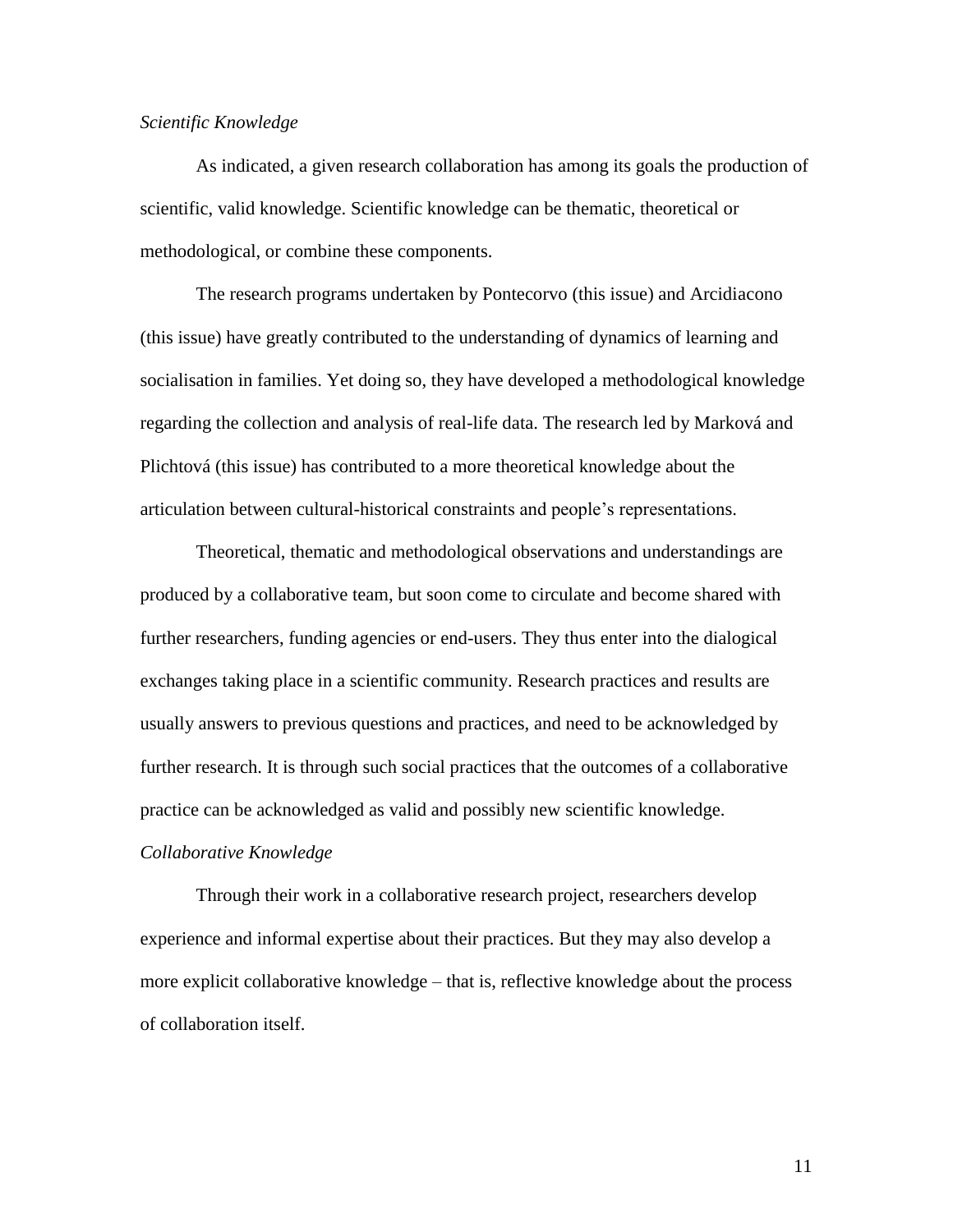While most of the reflective knowledge on collaboration has been produced by researchers from outside the discipline being analysed, such as sociologists of science analysing the practices of scientists (e.g., Latour 1987; Mondada, 2000; Mondada  $\&$ Schuetze, in press), we have been producing an internal analysis of collaboration. That is, we have proposed an analysis of the practice of sociocultural research by sociocultural researchers. In this section, we propose four way of producing such collaborative knowledge, and thus suggest possible forms of that collaborative knowledge.

Firstly, we can use existing notions and concepts from sociocultural psychology to reflect upon collaborative research practices. For example, sociocultural psychology has highlighted the potentially constructive role of divergence and conflict in collaboration (Engeström, 2005; Perret-Clermont, 1979). In collaborative research, conflicts can be, in some cases, the points from which knowledge will emerge (e.g. conflicts in Tartas & Muller Mirza, this issue; misunderstanding in Baucal, this issue; language issues in Marková & Plichtová, this issue). Reflecting on the resolution of these conflicts contributes to collaborative knowledge. Baucal (this issue), who retrospectively sees incidents in Tartas and Muller Mirza (this issue) as occasions for change, considers a misunderstanding about the term 'deliverable' as a pseudoconcept: although people do not share a representation of its meaning, they engage in productive practices. The question raised is then: How can this potential for change be preserved? For instance, a guarantee of enough space and time for exploration seems to be important. In the Sloan project presented by Pontecorvo (this issue) and Arcidiacono (this issue), the guidelines produced by the teams – which create some boundaries to each team's work – can be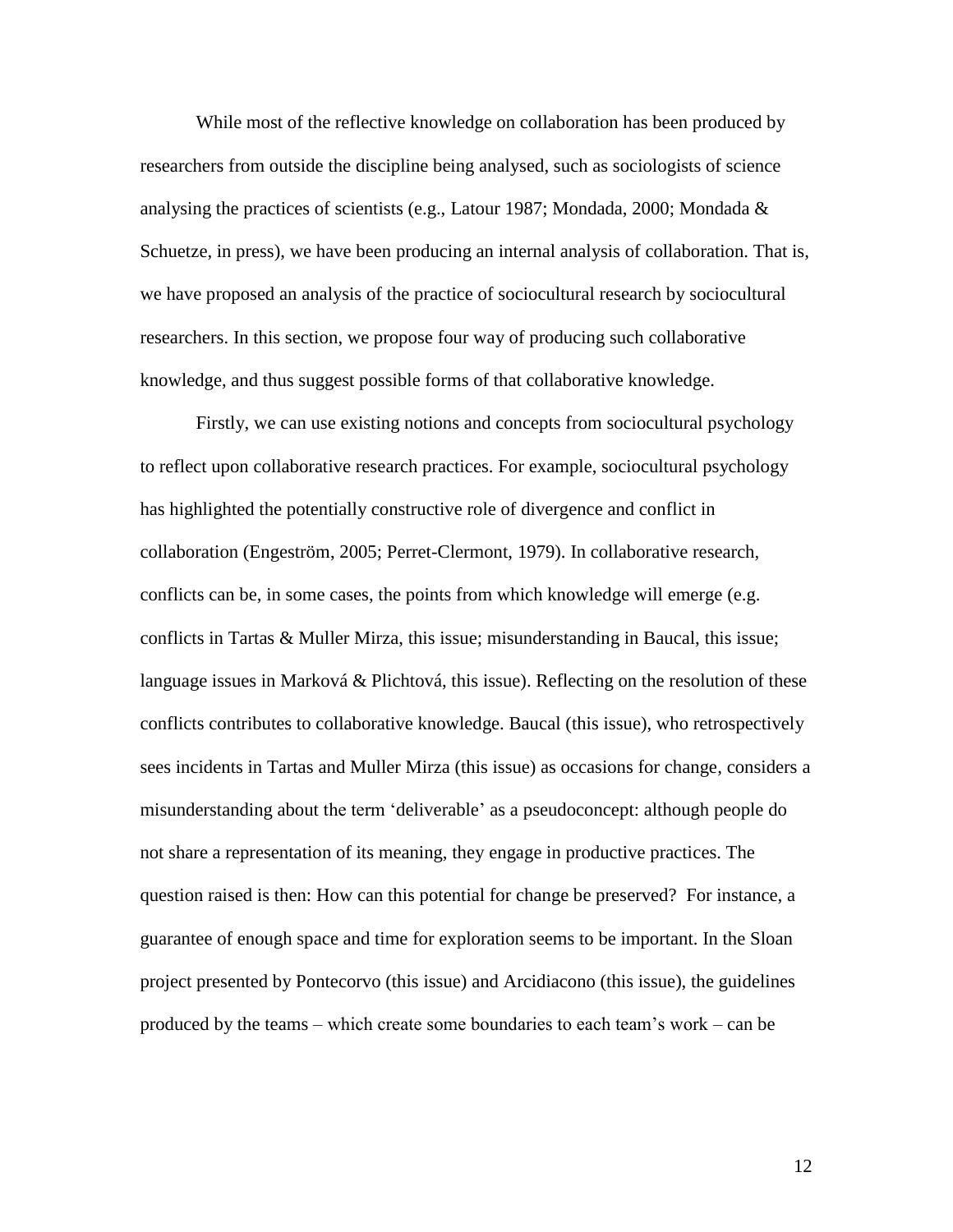seen as a direct actualisation of the researchers' experience of the importance of preserving such zones of free movements in research teams.

Secondly, we can collaboratively reflect on our practices as sociocultural psychologists. This was the main object of our Exploratory Workshop and this special issue. Through reflective collaboration, some collaborative knowledge has emerged. We have identified some of the main dimensions along which collaborative research could vary (Cornish, Zittoun & Gillespie, 2007; Gillespie, Zittoun & Cornish, 2006). We have seen that researcher could share basic assumptions (as in the Sloan project, Arcidiacono, this issue), or work with very different basic assumptions (as in the DUNES project, Tartas & Muller, this issue). There can be a strong division of labour, as in the DUNES project, or a strong overlap of tasks, as described by Pontecorvo (this issue). In some projects, there is strong familiarity between collaborators, in others not (for example in international collaboration). Collaborative research can be managed through centralised or distributed control. And finally, participants can share goals, or have divergent goals to be accommodated.

These dimensions offer us a vocabulary to describe and comprehend collaborative research. They are descriptive rather than prescriptive. They enable a systemic understanding of research collaboration. There is no "right" location on one dimension; rather, it appears that for a collaborative research to be generative, each location on these dimensions requires adjustments on other dimensions. For example, if we follow the "Similar basic assumptions vs. different basic assumptions" dimension, we can see that collaborating with a colleague who shares one's theoretical and methodological presuppositions is a very different experience from collaborating with somebody with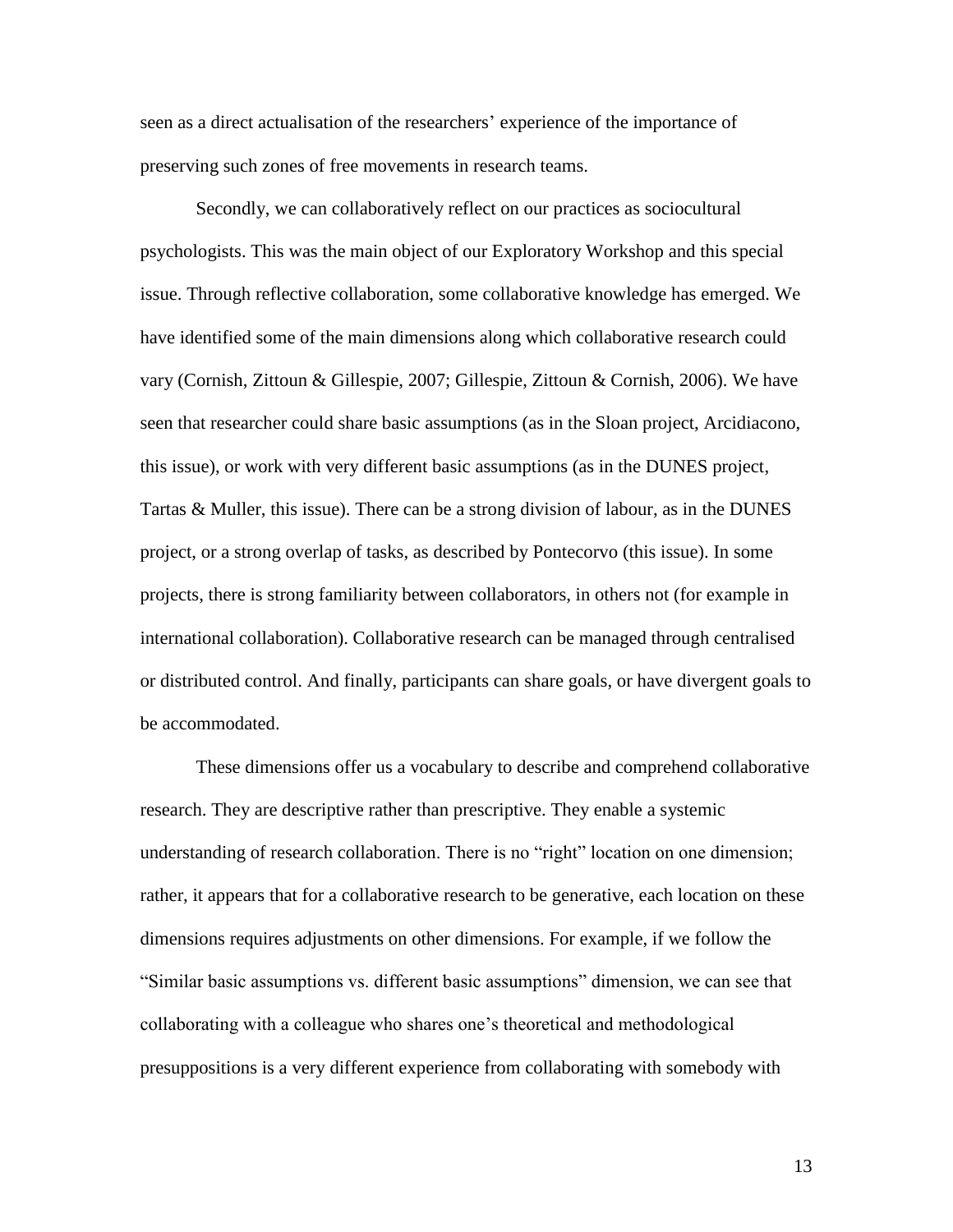contrasting assumptions (such as inter-disciplinary collaboration). Where the parties share assumptions, their work together is likely to be made easy by much implicit selfregulation in line with those assumptions. Where the parties have very different assumptions, they may need to work harder on making their assumptions and expectations explicit so that each understands why the other contributes as they do. In this case, the collaboration may need additional time and flexibility to develop a shared basis for working together, in order to be able to learn from each others' different perspectives. Collaborative knowledge might thus take the form of identifying configurations along these dimensions that help the emergence of new knowledge.

Thirdly, collaborative knowledge can be used to design research so as to stimulate further collaborative knowledge. For example, we can use the potential generativity of divergence, as well as our knowledge of the dimensions identified above, to choose collaborators who differ on the dimensions that we might want to reflect upon. Thus, if one chooses to collaborate across disciplines, reflection upon one's research assumptions is likely to be stimulated. Or if one chooses to collaborate with educationalists or health workers, then one will be forced to question the practical contributions of one's paradigm (Gillespie, Zittoun & Cornish, 2006).

Fourthly, collaborative knowledge developed from a sociocultural perspective can be enriched with the expertise of specialists in management, organisational behavior, or collaborative work. This would highlight other important aspects of the research system, such as people's interpersonal skills enabling them to maintain relationships despite misunderstandings (as in Tartas  $&$  Muller Mirza, this issue); the structure of the team (Pontecorvo, this issue); the planning and coordination of the work (as in Arcidiacono,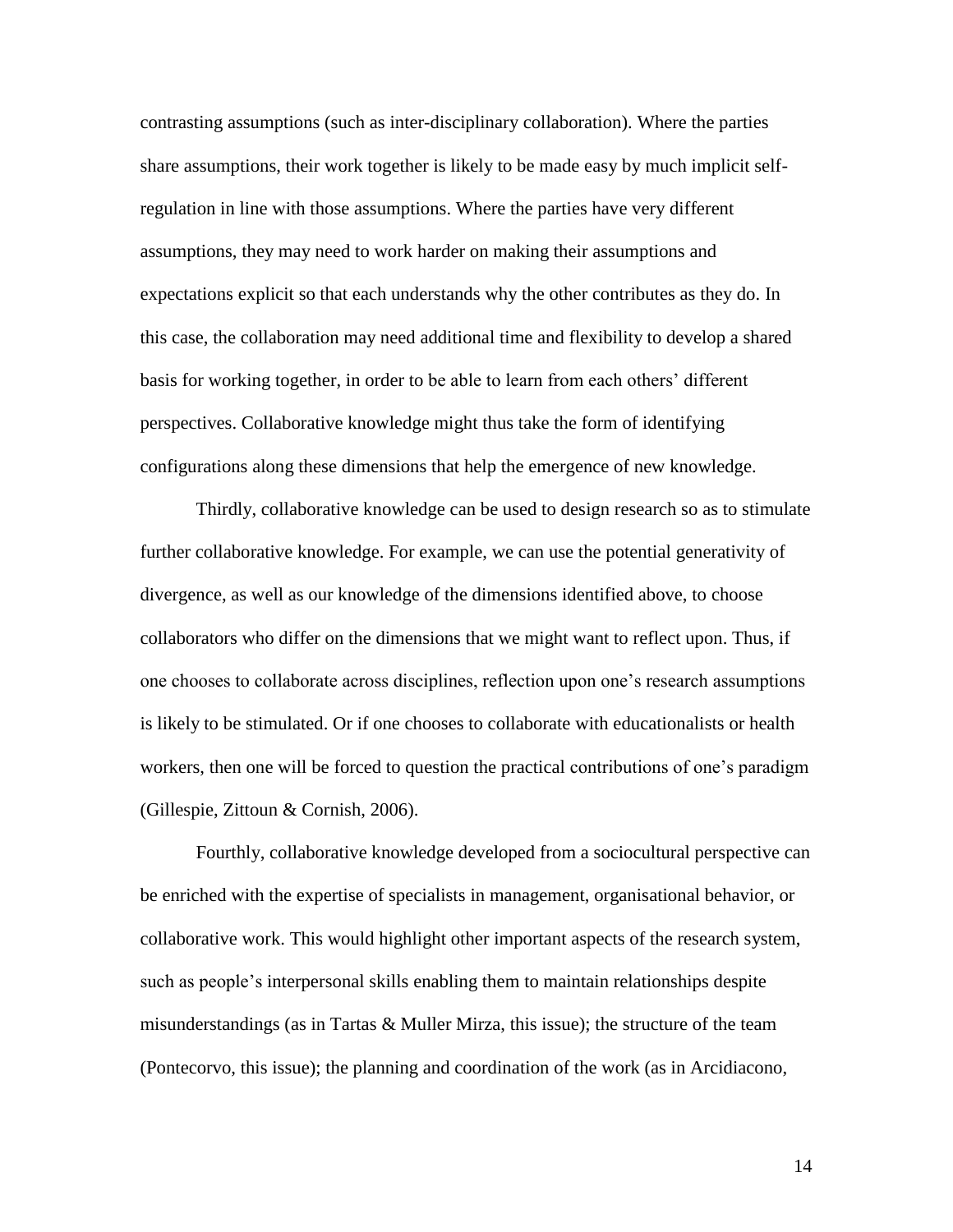this issue); negotiation skills with fund raisers and with participants (in Arcidiacono, this issue; Tartas & Muller Mirza, this issue).

#### Uses of Collaborative Knowledge

In collaborative research as in many other developmental areas, change and development can take many directions and are partly unpredictable (Vygotsky, 1934). Yet they can be described, and reflected upon. Collaborative knowledge enables a reflective distance on the daily routines of research, on the distances between practices and goals, or on the interactions between researchers. It helps researchers to guide collaborative research activities, monitor their overall direction, while maintaining a free enough space for genuine exploration of changes which might lead to new understandings. Yet applied in a too strongly constraining or prescriptive manner, such collaborative knowledge might destroy the possible emergence of new changes.

Seen in all its dynamics, a research project oriented towards the goal of producing knowledge is in constant evolution. Reflecting about collaborative research, about our advances and failures, social science researchers can participate in the creation of an emerging, shared knowledge about the conditions of creating new knowledge. Knowledge about collaborative research is not disconnected from the actual knowledge developed about the objects of the social sciences (Marková & Plichtová, this issue). It is even deeply constitutive of the sort of scientific knowledge we produce, its potential, its flexibility, its quality, and its ability to develop new and more complex perspectives on the world.

Our modest attempt here is thus part of this more general reflective attitude which might help us to become better practitioners of the art of research. Expertise in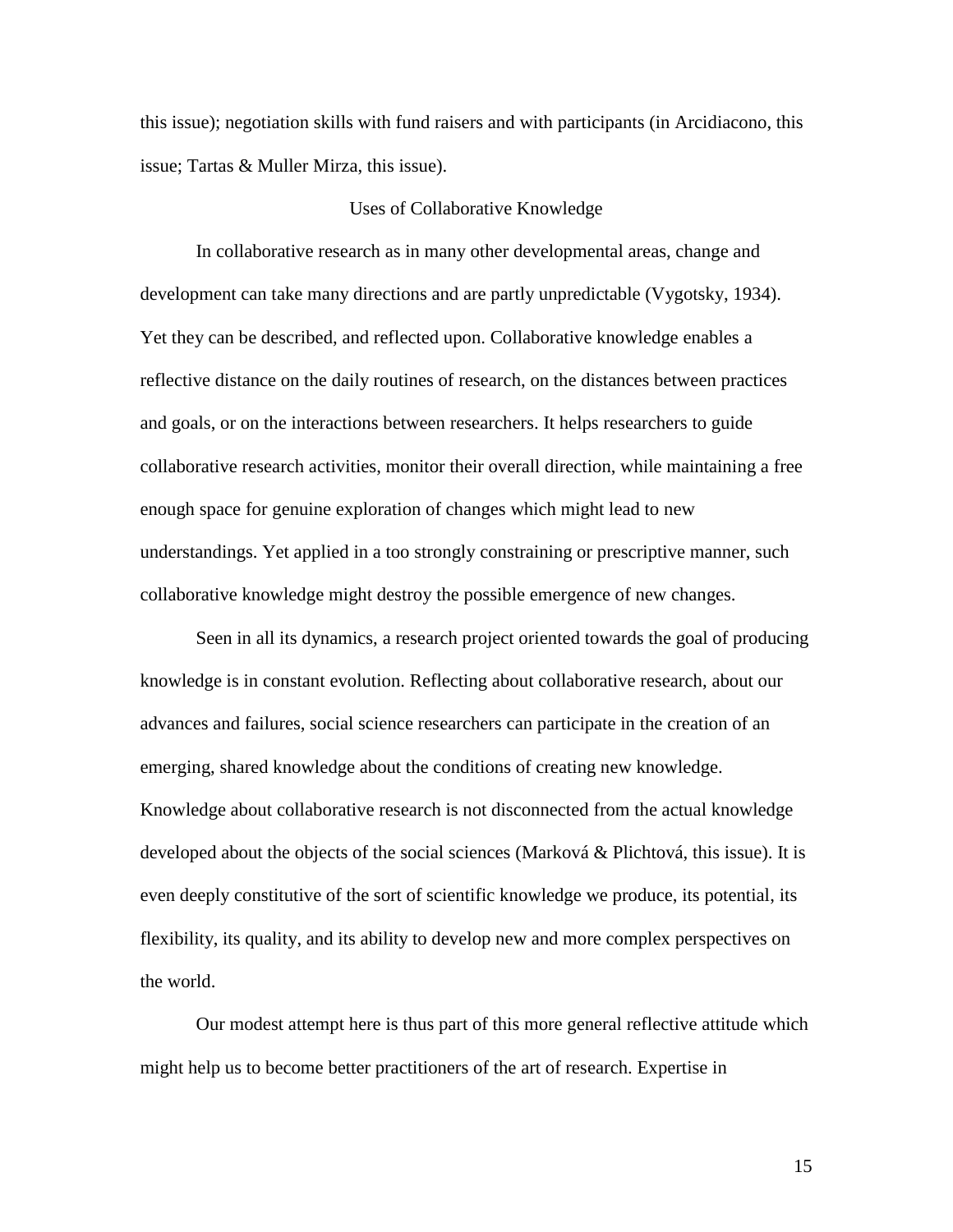collaborative research might be, like in many other fields, an ability to identify tensions and conflict in the research procedure, to identify dimensions along which some reorientation could be done, and to evaluate the risks of different routes and the margin of freedom they require. This might enable us to turn practical challenges in the research process into occasions for knowledge to emerge.

#### References

Boulding, K. E. (1956). General systems theory – the skeleton of science. *Management Science, 283*: 197-208.

Cilliers, P. (1998). *Complexity and postmodernism.* London: Routledge.

- Cornish, F. Zittoun, T. & Gillespie, A. (2007). A cultural psychological reflection on collaborative research. Conference Essay: ESF Exploratory Workshop on Collaborative Case Studies for a European Cultural Psychology. *Forum Qualitative Sozialforschung/Forum: Qualitative Social Research*, *8*(3): Art. 21, [http://www.qualitative-research.net/fqs-texte/3-07/07-3-21-e.htm.](http://www.qualitative-research.net/fqs-texte/3-07/07-3-21-e.htm)
- Elder-Vass, D. (2007). For emergence: Refining Archer's account of social structure. *Journal for the Theory of Social Behaviour, 37*(1): 25-44.
- Engeström, Y. (2005). *Developmental work research: Expanding activity theory in practice*. Berlin: Lehmanns Media
- Epstein, J. M. & Axtell, R. (1996). *Growing artificial societies*. Washington: The Brookings Institution.

Fawcett, D. (1926). The concept of "emergence". *Mind*, *New Series, 35*(139): 408.

Fogel, A. (2006). Dynamic systems research in interindividual communication: The transformation of meaning-making. *Journal of Developmental Processes, 1*: 7-28.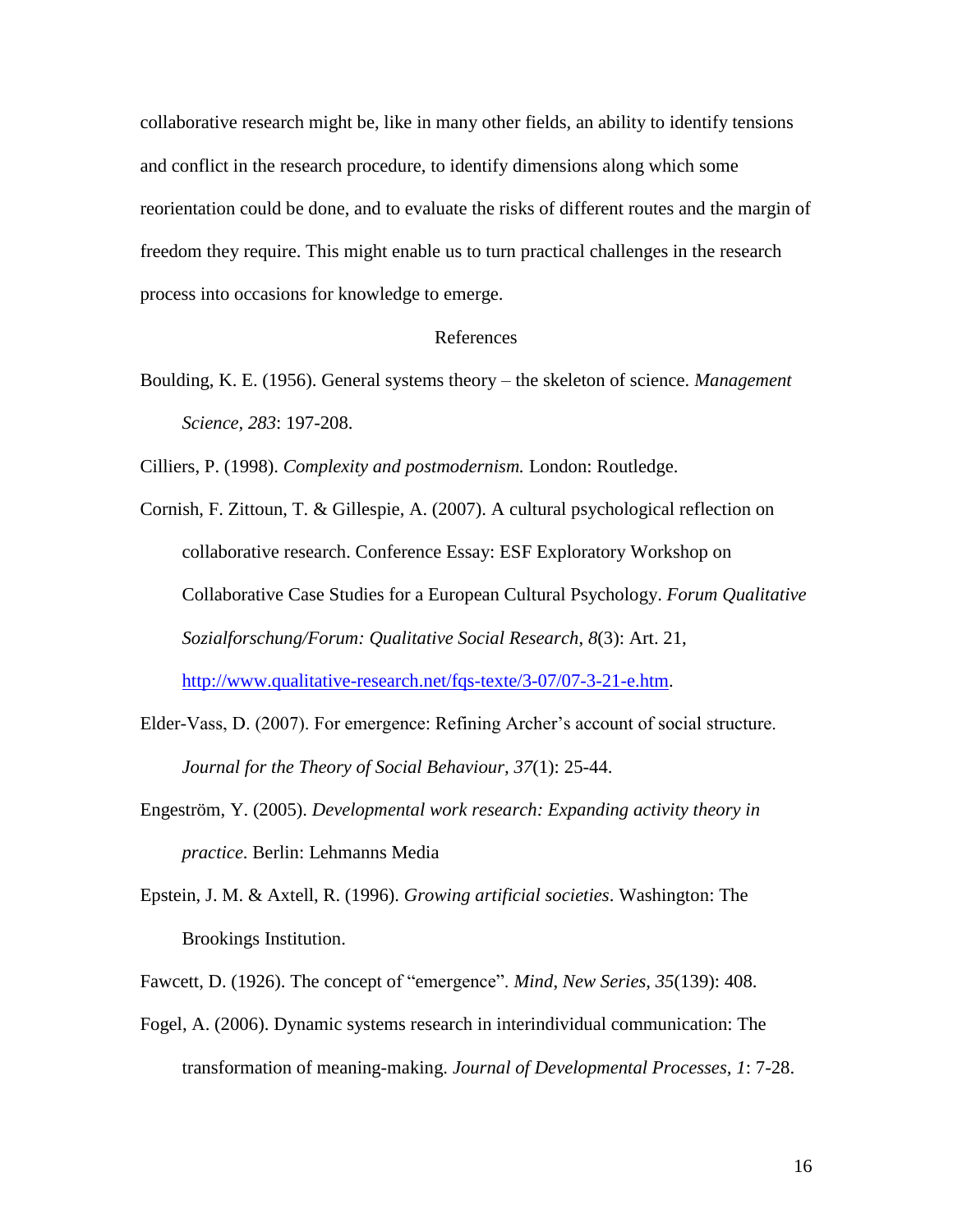Gillespie, A., Zittoun, T. & Cornish, F. (2006). *Collaborative Case Studies for a European cultural psychology*. European Science Foundation Exploratory Workshop, Scientific Report. Available on line at <http://www.esf.org/generic/2428/05333Report.pdf>

Kaufman, S. & Clayton, P. (2006). On emergence, agency, and organization. *Biology and Philosophy, 21*: 501-521.

Kim, J. (2006). *Trois essais sur l'émergence*. Paris: Ithaque.

Latour, B. (1987). *Science in Action: How to follow scientists and engineers through society*. Cambridge, MA: Harvard University Press.

Lewes, G. H. (1875). *Problems of life and mind (First Series)*, vol. 2, London: Trübner

- Mead, G. H. (1932). *The philosophy of the present.* London: The open court company. Available online at:<http://www.archive.org/details/philosophyofthep032111mbp>
- Miell, D. & Littleton, K. (Eds). (2004). *Collaborative creativity. Contemporary perspectives*. London: Free Association Books.
- Mondada, L. (2000). La construction du savoir dans les discussions scientifiques. Apports de la linguistique interactionnelle et de l'analyse conversationnelle à la sociologie des sciences, *Revue Suisse de Sociologie*, *26*(3): 615-36.
- Mondada, L. & Schuetze, F. (Eds.). (in press). Social interaction and the making of science, *Zeitschrift für qualitative Bildungs- Beratungs- und Sozialforschung*.
- O'Connor, T. & Wong, H. Y. (2005). The metaphysics of emergence. *Nous,* 39(4): 658– 678.
- Perret-Clermont, A.N. (1979/ 2000). *La construction de l'intelligence dans l'interaction sociale* (5<sup>th</sup> Ed.). Bern: Peter Lang.